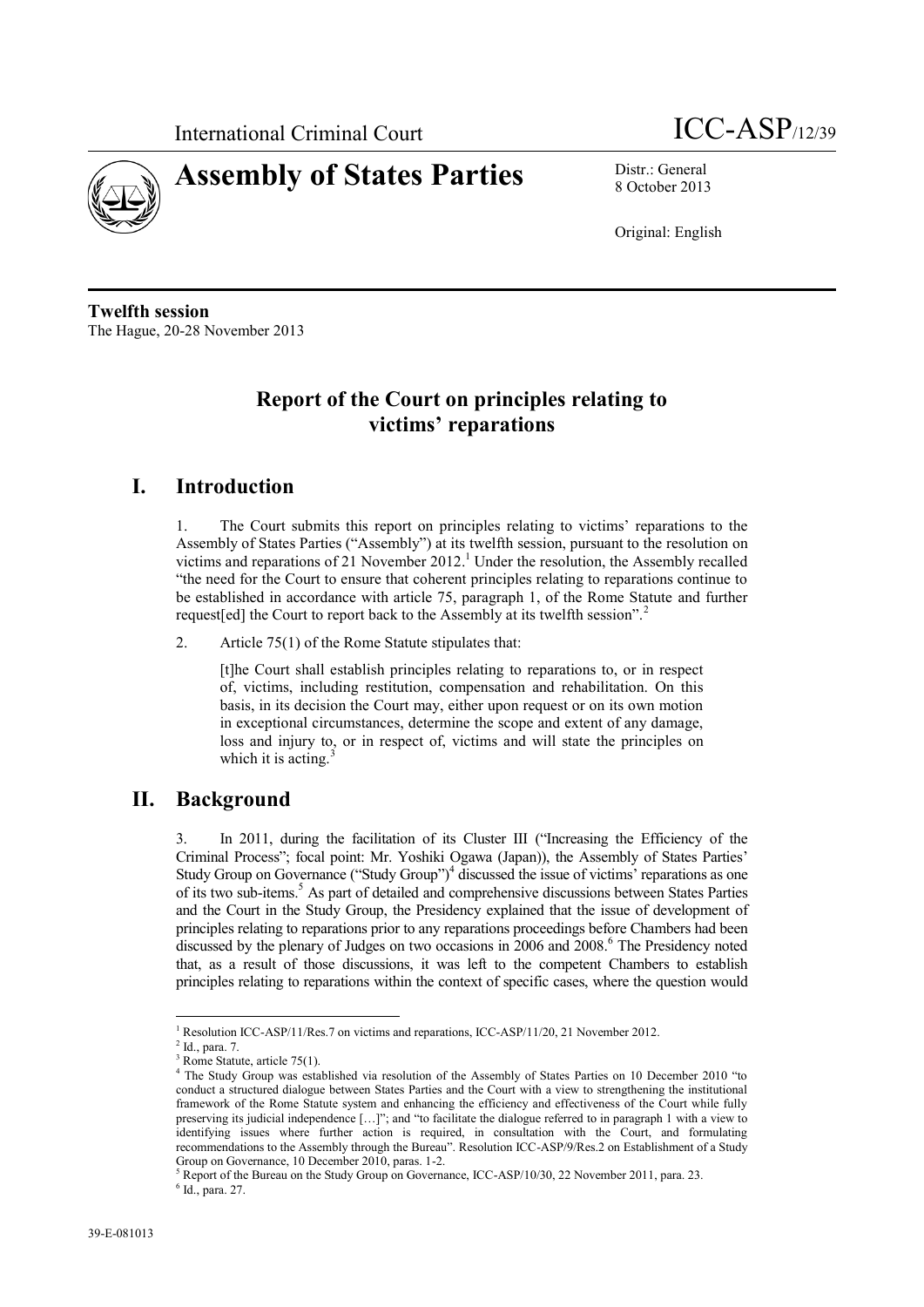naturally arise subsequent to a conviction of an accused by the Court.<sup>7</sup> The Presidency also issued an informal information note on article 75(1) of the Rome Statute to the Study Group to clarify its oral explanations during this facilitation of Cluster III.<sup>8</sup>

4. Following discussions on this topic in the Study Group, the Bureau of the Assembly issued its Report of the Bureau on the Study Group on Governance on 22 November 2011 and noted, in relevant part:

"From the outset of the discussion, the Study Group expressed concern that the legal framework and principles for reparations (article 75, paragraph 1, of the Rome Statute) were missing while the potential reparations phase was approaching. Initial discussions focused on the composition of the judiciary in reparations proceedings, as well as the timing and modalities of the establishment of the principles. The Presidency explained orally that it was currently anticipated that the three trial judges in each case would continue to hear reparations and that the judges had decided in plenary that principles would be developed through the jurisprudence of the Court and finally unified by the Appeals Chamber. […] [I]n relation to reparations principles, some States Parties remained concerned about the lack of the principles and requested that a dialogue with the Court should be continued with a view to clarifying the legal framework and principles before a specific reparations order would be made. States Parties also noted that in establishing any principles on reparations, the Court will also take into account any relevant jurisprudence of its Chambers that may be available by the eleventh session of the Assembly of States Parties."<sup>9</sup>

5. Importantly, the Report acknowledged that an enhanced dialogue between Judges of the Court and States Parties with regard to principles relating to reparations was difficult "as it would be highly problematic for judges in a non-judicial context to express their views before they would decide on reparations in a judicial context."<sup>10</sup> On the other hand, the Court expressed its readiness to continue the dialogue with States Parties.<sup>11</sup>

6. Subsequently, at its tenth session, the Assembly requested the Court via its resolution on reparations of 20 December 2011, "to ensure that Court-wide coherent principles relating to reparations shall be established in accordance with article 75, paragraph 1, based on which the Court may issue individual orders for reparations  $[\,\dots]$ ".

7. Discussions in the Court on the issue of principles regarding victims' reparations continued in 2012 within The Hague Working Group on Victims and Affected Communities and Trust Fund for Victims and Reparations, co-facilitated by Ambassador Karim Ben Becher (Tunisia) and Ambassador Eduardo Pizarro Leongómez (Colombia).<sup>13</sup>

8. Simultaneously, on 7 August 2012, Trial Chamber I issued its landmark "Decision Establishing the Principles and Procedures to be Applied to Reparations" in the *Lubanga*  case ("*Lubanga* decision on Reparations").<sup>14</sup> The decision comprehensively defined, for the first time, a number of principles regarding reparations<sup>15</sup> as well as relevant substantive and procedural issues.<sup>16</sup>

 7 *Ibid*.

<sup>&</sup>lt;sup>8</sup> Report of the Bureau on the Study Group on Governance, ICC-ASP/10/30, 22 November 2011, para. 28.

<sup>9</sup> Id., para. 26.

<sup>10</sup> Id., para. 27.

 $11$  *Ibid.* 

<sup>&</sup>lt;sup>12</sup> Resolution ICC-ASP/10/Res.3 on reparations, ICC-ASP/10/20, 20 December 2011, para. 1.

<sup>&</sup>lt;sup>13</sup> Report of the Bureau on victims and affected communities and the Trust Fund for Victims and reparations, ICC-ASP/11/32, 23 October 2012, paras. 11-13.

<sup>&</sup>lt;sup>14</sup> *The Prosecutor v. Thomas Lubanga Dyilo*, No. ICC-01/04-01/06, "Decision Establishing the Principles and Procedures to be Applied to Reparations", 7 August 2012 ("*Lubanga* decision on Reparations").

<sup>&</sup>lt;sup>15</sup> Id., paras. 182-259. The Chamber underlined that the principles are "limited to the circumstances of the present case", *Lubanga* decision on reparations, para. 181.

<sup>16</sup> Id*.*, paras. 260-288.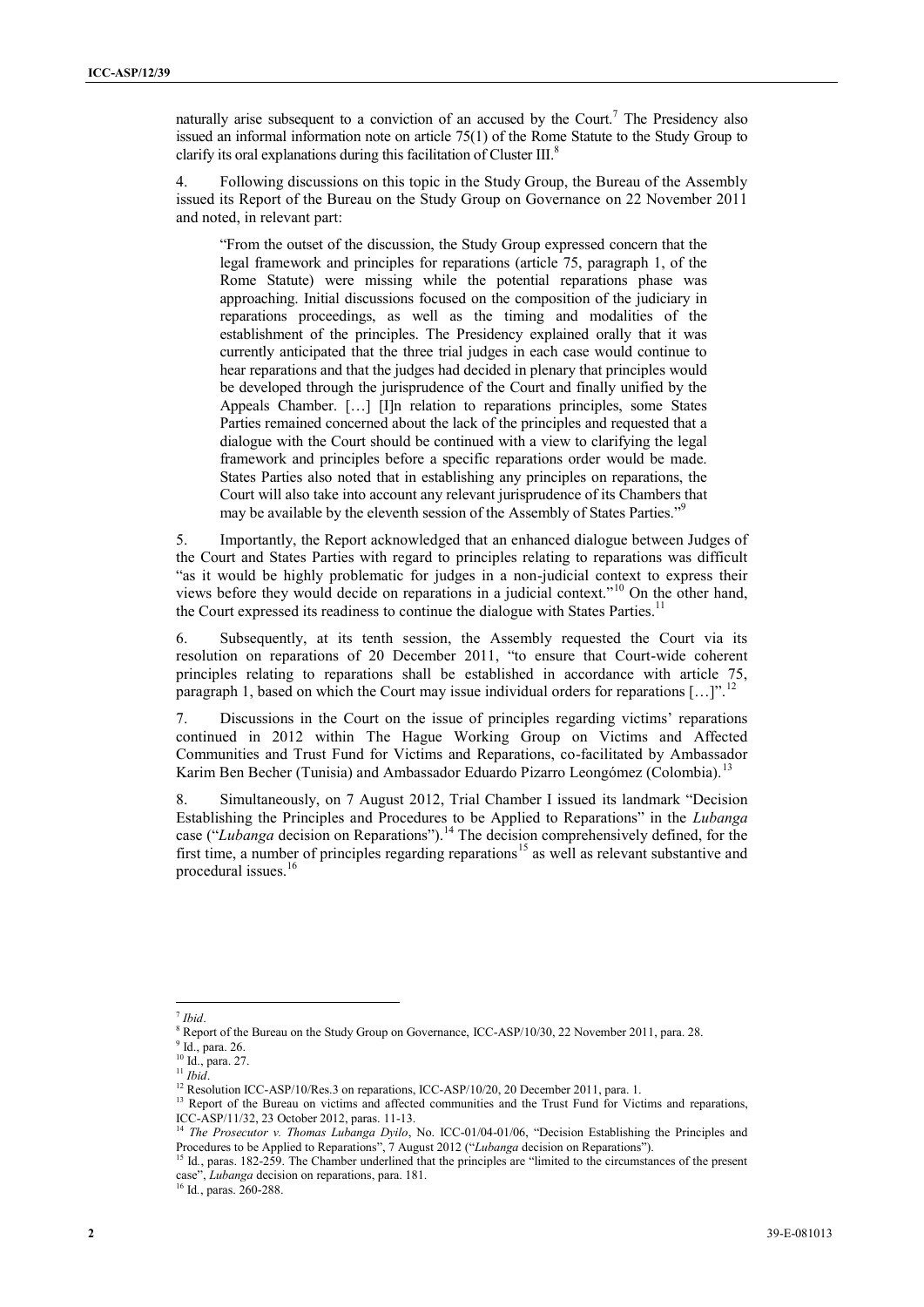#### **III. Principles established in the** *Lubanga* **decision on reparations**

9. In the *Lubanga* decision on reparations, Trial Chamber I established principles relating to reparations for victims in the *Lubanga* proceedings<sup>17</sup> and determined the approach to be taken for their implementation.

10. When establishing the principles, the Chamber first noted the applicable law for doing so, as outlined under article 21 of the Rome Statute.<sup>18</sup> Not only did the Chamber apply the Statute, Rules and Regulations of the Court,<sup>19</sup> but it also recalled universal and regional human rights treaties,  $\frac{30}{8}$  which enshrine "the right to reparations [as] a wellestablished and basic human right".<sup>21</sup> In addition, the Chamber sought guidance from other international instruments<sup>22</sup> tailored to the question of victims' reparations including:

(a) The UN Basic Principles; $^{23}$ 

(b) The UN Declaration of Basic Principles of Justice for Victims of Crime and Abuse of Power:<sup>24</sup>

The Guidelines on Justice in Matters involving Child Victims and Witnesses  $(c)$ <br>of Crime;<sup>25</sup>

(d) The Nairobi Declaration;<sup>26</sup>

(e) The Cape Town Principles and Best Practices on the Recruitment of Children into the Armed Forces and on Demobilization and Social Reintegration of Child Soldiers in Africa; $27$  and

(f) The Paris Principles.<sup>28</sup>

 $\overline{a}$ 

(a) In the first place, this Statute, Elements of Crimes and its Rules of Procedure and Evidence;

(b) In the second place, where appropriate, applicable treaties and the principles and rules of international law, including the established principles of the international law of armed conflict;

(c) Failing that, general principles of law derived by the Court from national laws of legal systems of the world including, as appropriate, the national laws of States that would normally exercise jurisdiction over the crime, provided that those principles are not inconsistent with this Statute and with international law and internationally recognized norms and standards.

2. The Court may apply principles and rules of law as interpreted in its previous decisions.

3. The application and interpretation of law pursuant to this article must be consistent with internationally recognized human rights, and be without any adverse distinction founded on grounds such as gender as defined in article 7, paragraph 3, age, race, colour, language, religion or belief, political or other opinion, national, ethnic or social origin, wealth, birth or other status.

<sup>19</sup> *Lubanga* decision on reparations, para. 182.

<sup>20</sup> Id., para. 185, citing to: Article 8 of the Universal Declaration of Human Rights which contains provisions relating to the right of every individual to an "effective remedy" for acts violating fundamental rights; Article 9(5) of the International Covenant on Civil and Political Rights which refers to an "enforceable right to compensation"; Article 6 of the International Convention on the Elimination of All Forms of Racial Discrimination which provides for a right to "seek [. . .] just and adequate reparations or satisfaction for any damages suffered[. . .]"; Article 14(1) of the Convention against Torture and Other Cruel, Inhuman or Degrading Treatment or Punishment which provides for "an enforceable right to fair and adequate compensation, including the means for as full rehabilitation as possible"; Article 21(2) of the African Charter on Human and Peoples' Rights which refers to a right to recovery of property and adequate compensation, and Article 63(1) of the American Convention on Human Rights which calls for the situation giving rise to the breach of a right or freedom "be remedied" and that "fair compensation be paid to the injured party. <sup>21</sup> *Lubanga* decision on reparations, para. 185.

<sup>23</sup> United Nations Basic Principles and Guidelines on the Right to a Remedy and Reparation for Victims of Gross Violations of International Human Rights Law and Serious Violations of International Humanitarian Law, United Nations General Assembly, resolution A/RES/60/147, 21 March 2006.

<sup>24</sup> Declaration of Basic Principles of Justice for Victims of Crime and Abuse of Power, United Nations General Assembly, resolution A/RES/40/34, 29 November 1985.<br>
<sup>25</sup> Guidalismus, March 2007.

<sup>25</sup> Guidelines on Justice in Matters involving Child Victims and Witnesses of Crime, United Nations Economic and Social Council, resolution 2005/20, 22 July 2005.

 $2<sup>27</sup>$  Cape Town Principles and Best Practices, Adopted at the Symposium on the Prevention of Recruitment of Children into the Armed Forces and on Demobilization and Social Reintegration of Child Soldiers in Africa, Cape Town, UNICEF, 27-30 April 1997.

<sup>28</sup> Principles and Guidelines on Children Associated with Armed Forces or Armed Groups, UNICEF, February 2007.

<sup>&</sup>lt;sup>17</sup> See footnote 15.

<sup>&</sup>lt;sup>18</sup> Id., para. 182. Article 21 of the Rome Statute provides that:

<sup>1.</sup> The Court shall apply:

<sup>22</sup> *Ibid*.

<sup>26</sup> Nairobi Declaration on Women's and Girls' Right to a Remedy and Reparation, adopted at the International Meeting on Women's and Girls' Right to a Remedy and Reparation, held in Nairobi from 19 to 21 March 2007.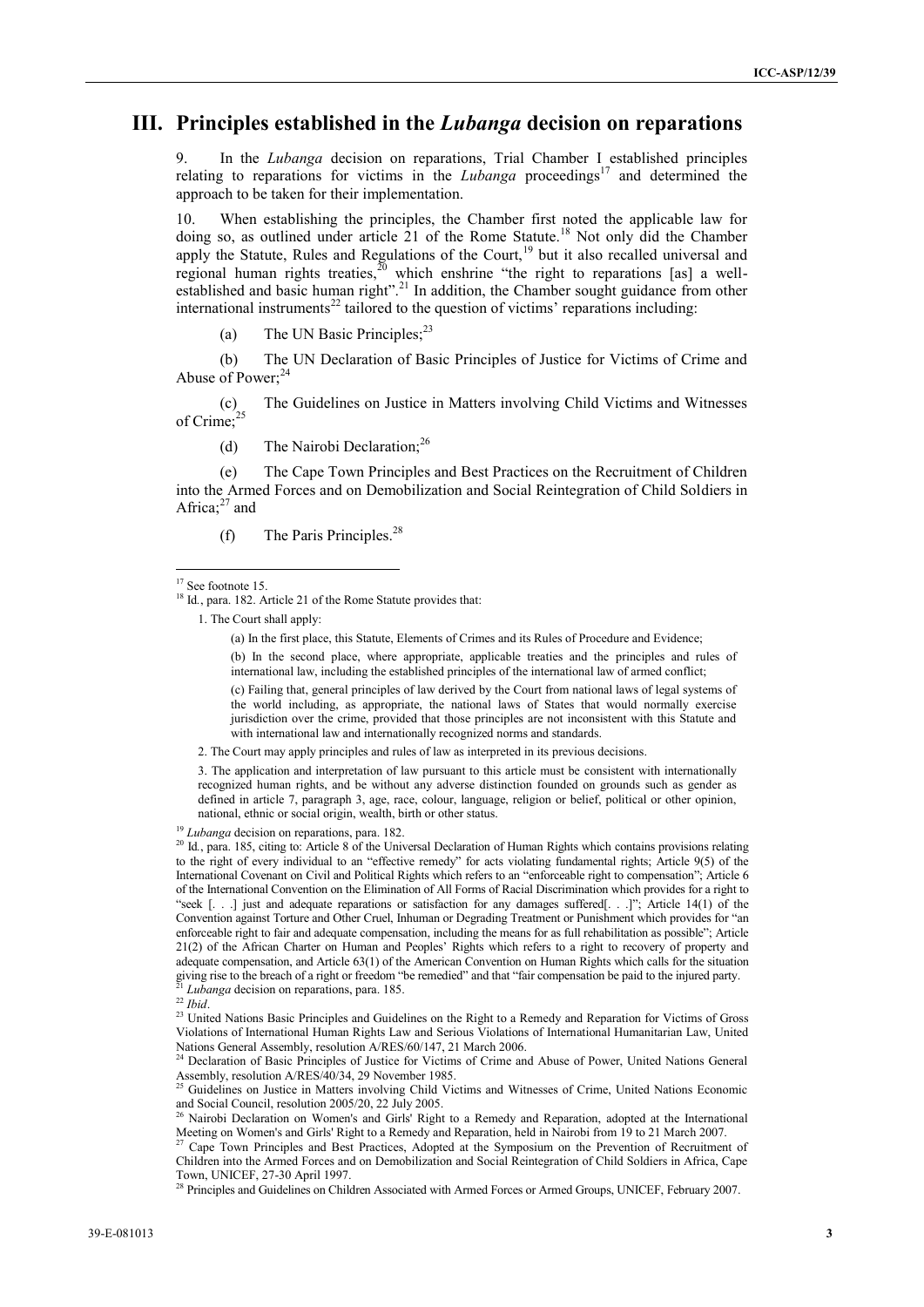11. Finally, the Chamber took into account the jurisprudence of regional human rights courts, national and international mechanisms and practices, and significant human rights reports<sup>29</sup> specifically addressing the issue.<sup>30</sup>

12. On the basis of the foregoing, the Chamber outlined the following principles:

(a) *Dignity, non-discrimination and non-stigmatisation*: all victims are to be treated fairly and equally irrespective of whether they participated in the trial proceedings; particular attention and priority must be paid to the needs of victims in a particularly vulnerable situation such as children or victims of sexual or gender-based violence; victims shall be treated with respect for dignity and human rights, including rights to safety and privacy; reparations should be granted avoiding further stigmatisation of the victims and discrimination by their families and communities ; and reparations will not be affected by awards or benefits received by victims from other bodies although they will be considered so that reparations are not applied unfairly or in a discriminatory manner.<sup>31</sup>

(b) *Beneficiaries of reparations*: reparations may be granted to direct and indirect victims, including the family members of direct victims; anyone who attempted to prevent the commission of one or more of the crimes under consideration; those who suffered personal harm as a result of offences, regardless of whether they participated in the trial proceedings; and legal entities.<sup>32</sup>

Accessibility and consultation with victims: reparations principles and procedures should have a gender-inclusive approach; victims of crimes, together with families and communities should be able to participate throughout the reparations process with adequate support; recipients of reparations shall provide informed consent prior to any participation in reparations proceedings or award of reparations; outreach activities to affected individuals and their communities are an essential feature to render reparations significant; and the Court should consult with victims on reparations issues such as the identity of beneficiaries, priorities and obstacles to securing reparations.<sup>33</sup>

(d) *Victims of sexual violence*: appropriate reparations awards should be provided to victims of sexual and gender-based violence; gender-sensitive measures shall be implemented to ensure that women and girls are enabled to participate in a significant and equal way in the design and implementation of reparations orders.<sup>3</sup>

(e) *Child victims*: the age-related harm of victims as well as any differential impact of crimes on boys and girls shall be taken into account; all reparations decisions concerning children should be guided by the Convention on the Rights of the Child<sup>35</sup> and should reflect a gender-inclusive perspective; special measures should be taken for the development, rehabilitation and reintegration of child soldiers in reparations proceedings; comprehensible information about reparations proceedings shall be provided to child victims and those acting on their behalf; and child victims shall be consulted regarding reparations decisions.<sup>36</sup>

(f) *Scope of reparations*: reparations may be awarded to individuals or groups; a collective approach should be utilized to ensure that reparations reach unidentified victims; individual and collective reparations may be awarded concurrently; individual reparations should avoid creating tensions within communities; collective reparations should address harm suffered by victims on an individual and collective basis; and the Court should

<sup>30</sup> *Lubanga* decision on reparations, paras. 185-186. <sup>31</sup> Id., paras. 187-193, 200-201.

 $32$  Id., paras. 194-199.

1

<sup>&</sup>lt;sup>29</sup> *Lubanga* decision on reparations, para. 185, citing: Study concerning the right to restitution, compensation and rehabilitation for victims of gross violations of human rights and fundamental freedoms, Final report submitted by Mr. Theo van Boven, Special Rapporteur to United Nations Sub-Commission on Prevention of Discrimination and Protection of Minorities, E/CN.4/Sub.2/1993/8, 22 July 1993; The right to restitution, compensation and rehabilitation for victims of gross violations of human rights and fundamental freedoms, Final report of the Special Rapporteur Mr. M. Cherif Bassiouni to the Commission on Human Rights, E/CN.4/2000/62, 18 January 2000; The rule of law and transitional justice in conflict and post-conflict societies, Report of the United Nations Secretary-General S/2004/616, 23 August 2004; The rule of law and transitional justice in conflict and post-conflict societies, Report of the UN Secretary General, S/2011/634, 12 October 2011.

 $33$  Id., paras.  $202-206$ . It bears noting that this section is in part under appeal.

<sup>34</sup> Id., paras. 207-209.

<sup>&</sup>lt;sup>35</sup> UN General Assembly resolution 44/25 of 20 November 1989, entry into force on 2 September 1990.

<sup>36</sup> *Lubanga* decision on reparations, paras. 210-216.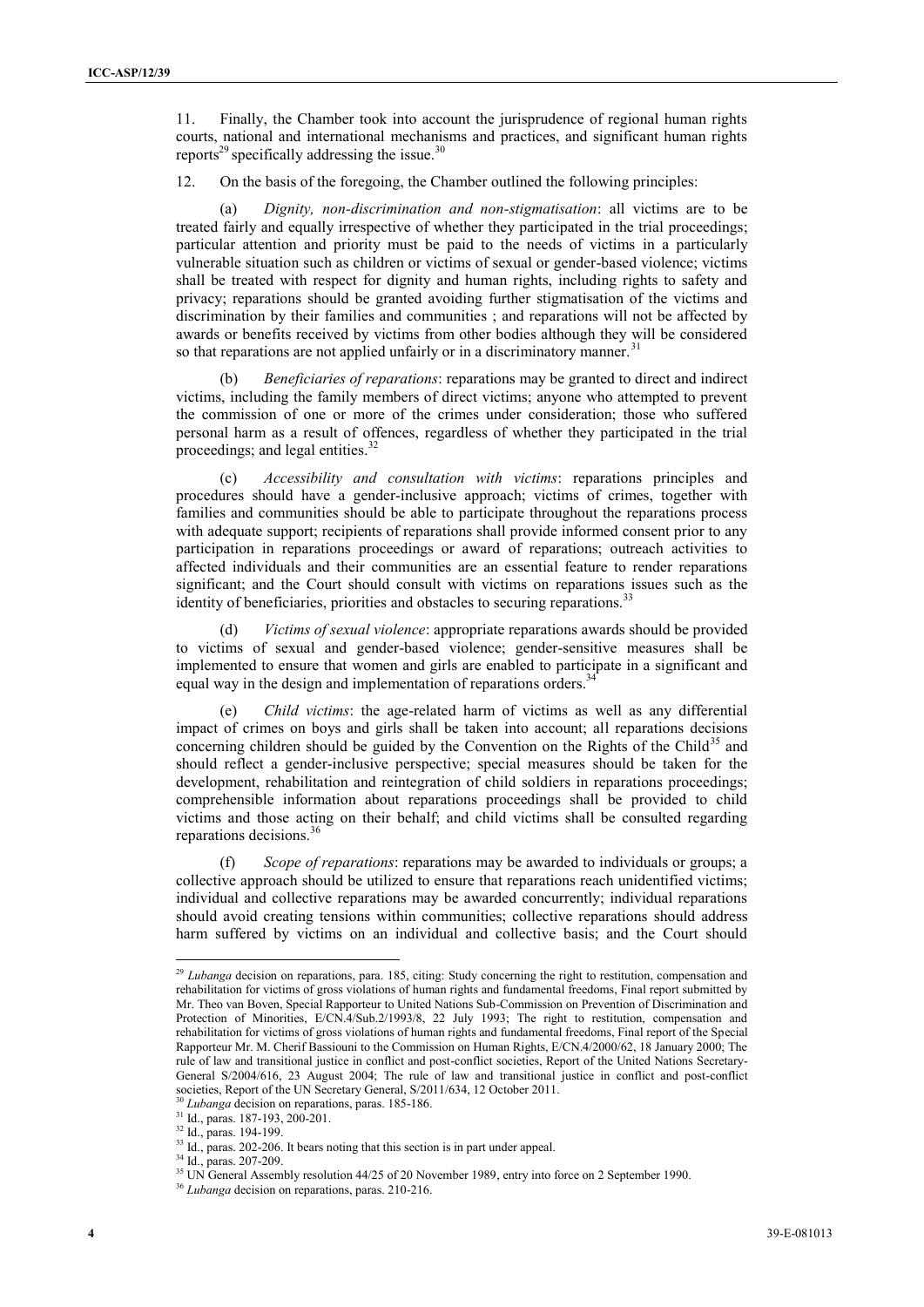consider providing medical services, general rehabilitation, housing, education and training.<sup>37</sup>

(g) *Modalities of reparations*: the forms of reparations outlined in article 75 of the Statute, namely restitution, compensation, rehabilitation, do not represent an exclusive list. Other types of reparations may be appropriate, including those with symbolic, preventative or transformative value; restitution should, as far as possible, restore victims to their circumstances before the crimes were committed; compensation should be considered where economic harm is sufficiently quantifiable, it is appropriate and proportionate, and there are available funds; compensation shall be applied broadly to all types of harm such as physical, moral and non-material damage; rehabilitation shall include *inter alia* provision of medical services, psychological and social assistance, or appropriate reintegration measures for victims of child recruitment; other forms of reparation may include wide publication and outreach with respect to the Court's convictions and sentences, educational campaigns, or voluntary apologies by convicted persons to victims.<sup>38</sup>

(h) *Proportional and adequate reparations*: victims should receive adequate, appropriate and prompt reparations; reparations awards should be proportionate to the harm, injury, loss and damage established by the Court in light of the particular context of a case and circumstances of the victims; reparations should aim at reconciling victims with their families and communities at large; reparations should reflect local cultural and customary practices without being discriminatory or unequal; and reparations should support programmes that are self-sustaining over an extended period of time.<sup>39</sup>

(i) *Causation*: the causal link between the crime and relevant harm which forms the basis of a reparations claim shall not be limited to "direct" harm or "immediate effects"; rather, there should be a "but/for" relationship and the crime must be the "proximate cause" of the harm for which reparations are sought. $40$ 

(j) *Standard and burden of proof*: the Trial Chamber determined that a standard of "a balance of probabilities" is sufficient and proportionate to establish the facts relevant for a reparations order.<sup>41</sup> Further, in light of the difficulty victims may face in obtaining evidence to support their claims, the extensive and systematic nature of the crimes and numbers of victims involved, a wholly flexible approach to determining factual matters for reparations was considered appropriate.<sup>42</sup>

(k) *Rights of the defence*: nothing in the above-listed principles will prejudice or be inconsistent with the rights of a convicted person to a fair and impartial trial.<sup>4</sup>

(l) *States and other Stakeholders*: States Parties are obliged to cooperate fully and not prevent the enforcement or implementation of reparations orders and awards; and reparations under the Rome Statute do not interfere with States' responsibilities to award reparations to victims under other treaties or national law.<sup>44</sup>

(m) *Publicity of the Principles*: the Registrar of the Court is responsible for taking all necessary measures to publicise reparations principles and proceedings; reparations proceedings shall be transparent; and measures should be adopted to ensure that all victims have detailed and timely notice of reparations proceedings and access to any awards.<sup>4</sup>

<sup>1</sup> <sup>37</sup> Id., paras. 217-221.

<sup>38</sup> Id., paras. 222-241.

<sup>39</sup> Id., paras. 242-246.

<sup>40</sup> Id., paras. 247-250. It bears noting that the Trial Chamber's finding in this respect is currently under appeal.

 $41$  Id., para. 253; see also footnote 439.

<sup>&</sup>lt;sup>42</sup> In particular when reparations are awarded from the resources of the Trust Fund for Victims or from any source other than the convict's. Id., paras. 251-254. It bears noting that the Trial Chamber's findings in this respect are currently under appeal.

<sup>43</sup> *Lubanga* decision on reparations, para. 255.

<sup>44</sup> Id., paras. 256-257.

<sup>45</sup> Id., paras. 258-259.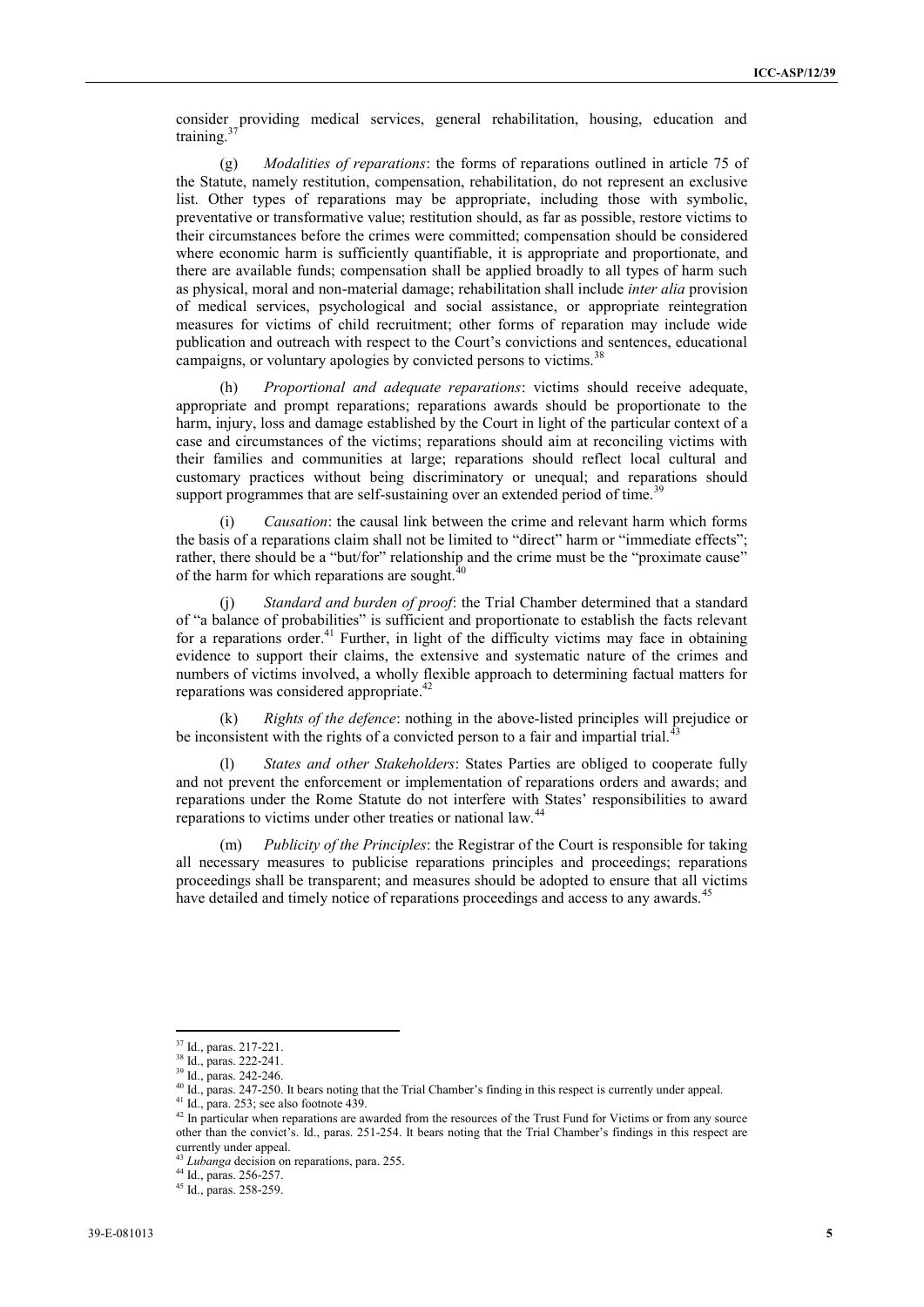## **IV. Developments subsequent to the** *Lubanga* **Decision on reparations**

13. Following the *Lubanga* decision on reparations, victims participating in the proceedings, as well as Mr Lubanga, appealed the decision and filed their respective documents in support of the appeals in early 2013 following the Appeals Chamber's decision on the admissibility of the appeals, which was rendered in December 2012. Specific issues under appeal relating both to the principles as well as certain substantive and procedural issues established in the *Lubanga* decision on Reparations include *inter alia*:

(a) The participation at the reparations stage of potential groups of victims not already authorised to participate at trial;

(b) The dismissal of individual applications for reparations without examination of the merits;

(c) The referral of reparations proceedings to a new trial chamber;

(d) The delegation of powers to the Trust Fund for Victims;

(e) The standard of proof to be applied, including the necessary link between the crimes subject to conviction and the victims' harm suffered;<sup>46</sup>

(f) The issue of collective reparations for harm suffered by the community;

(g) The alleged lack of limitation of reparations to localities referred to in the trial judgment; and

(h) The decision not to order Mr Lubanga to pay reparations.<sup>47</sup>

14. Contemporaneously, discussions on the issue of principles regarding victims' reparations continued in the Court in 2013 within the Hague Working Group on Victims and Affected Communities and Trust Fund for Victims and Reparations, co-facilitated, as in 2012, by Ambassadors Ben Becher and Pizarro Leongómez. As a result, the Court provided its "Informal Court Paper on the Question of Principles Relating to Reparations" to The Hague Working Group. 48

#### **V. Conclusion**

15. The *Lubanga* decision on reparations was an important step towards the establishment by the Court of a comprehensive framework for principles relating to victims' reparations in accordance with article 75, paragraph 1, of the Rome Statute. As outlined in this report, the Chamber distilled a broad set of general principles on reparations from the most relevant authoritative international and regional instruments that can serve as a source of law for the findings of the Court.<sup>49</sup>

16. Any such principles, regardless of how they are established, have to be subject to judicial revision and need to be measured against the rights of all parties to the proceedings. As outlined in this report, a number of predominantly procedural but also material issues are currently subject to appeal in the *Lubanga* case before the Court's Appeals Chamber. However, any Appeals Chamber determination on these appeals is likely to be contingent upon the outcome of Mr Lubanga's final appeal against the conviction decision. If the

1

<sup>46</sup> *See* already footnote 42.

<sup>47</sup> *See The Prosecutor v. Thomas Lubanga Dyilo*, No. ICC-01/04-01/06, "Document déposé à l'appui de l'appel à l'encontre de la « *Decision establishing the principles and procedures to be applied to reparations* » délivrée par la Chambre de première instance I le 7 août 2012 »", 5 February 2013, paras. 22-65 ; *The Prosecutor v. Thomas Lubanga Dyilo,* No. ICC-01/04-01/06, "Mémoire de la Défense de M. Thomas Lubanga relatif à l'appel à l'encontre de la « *Decision establishing the principles and procedures to be applied to reparations* », rendue par la Chambre de première instance le 7 août 2012," 5 February 2013, paras. 5-188; *The Prosecutor v. Thomas Lubanga Dyilo,* No. ICC-01/04-01/06, Document à l'appui de l'appel contre la « *Decision establishing the principles and procedures to be applied to reparations* » du 7 août 2012, 5 February 2013, paras. 10-59.

<sup>&</sup>lt;sup>48</sup> Dated 15 May 2013. The report was presented orally to The Hague Working Group on 28 May 2013 by a representative of the Presidency and was followed by a question-and-answer session.

<sup>&</sup>lt;sup>49</sup> See article 21 of the Statute.